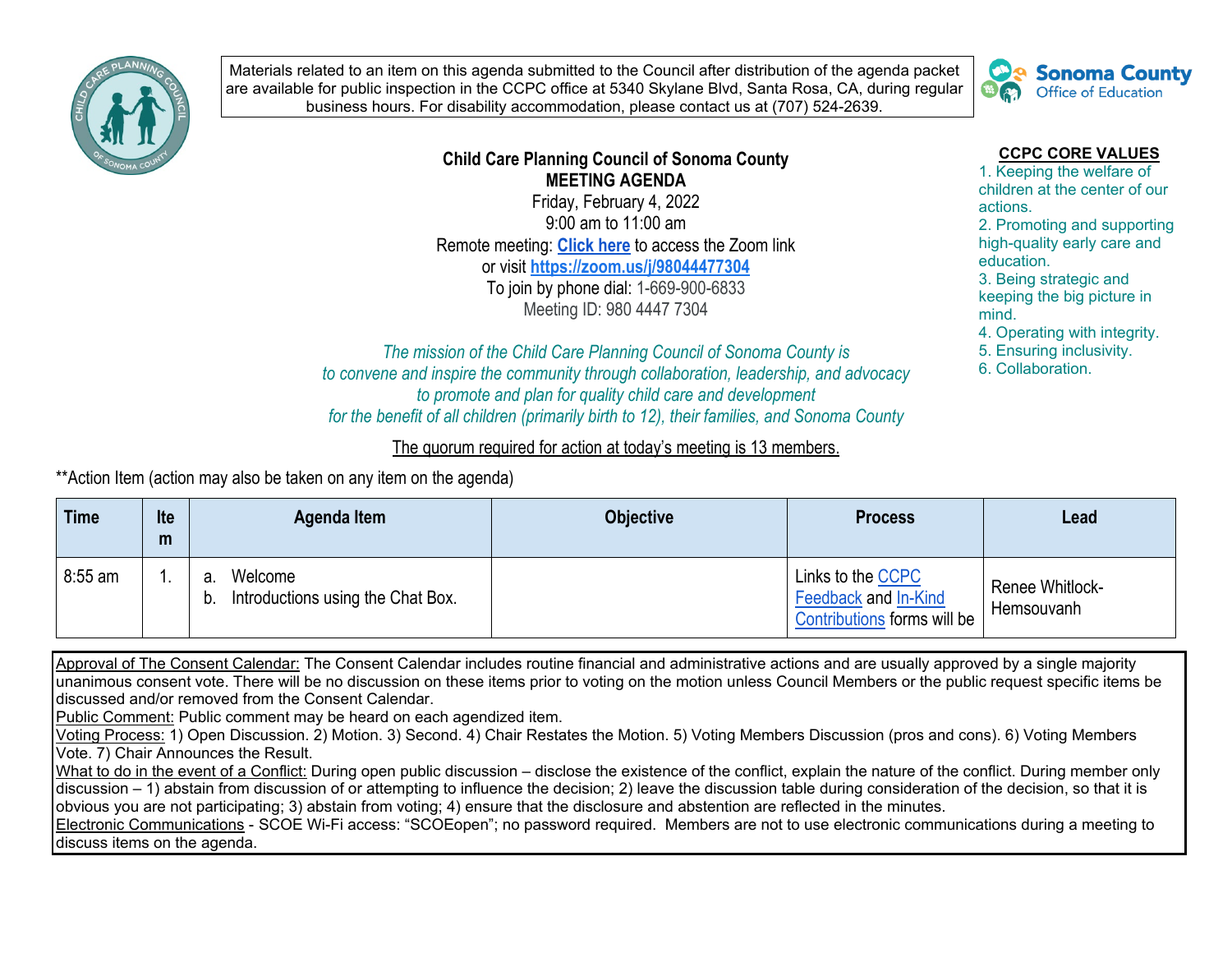| <b>Time</b>       | <b>Ite</b><br>m | <b>Agenda Item</b>                                                                                                                                                                                                                 | <b>Objective</b>                                                                                                                                                                                                                                                                                                                       | <b>Process</b>                                                                                                                                       | Lead                          |
|-------------------|-----------------|------------------------------------------------------------------------------------------------------------------------------------------------------------------------------------------------------------------------------------|----------------------------------------------------------------------------------------------------------------------------------------------------------------------------------------------------------------------------------------------------------------------------------------------------------------------------------------|------------------------------------------------------------------------------------------------------------------------------------------------------|-------------------------------|
|                   |                 | Feedback and In-Kind Contributions<br>$C_{-}$<br>Reminder<br>Roll Call Vote and public comment<br>d.<br>period reminders.                                                                                                          |                                                                                                                                                                                                                                                                                                                                        | available in the Chat Box<br>and emailed after the<br>meeting.                                                                                       |                               |
| $9:00$ am         | 2.              | Call to order**                                                                                                                                                                                                                    |                                                                                                                                                                                                                                                                                                                                        | Co-Chair action and<br>information.<br>Establish a quorum<br><b>Make Motion</b><br><b>Roll Call Vote</b>                                             | Renee Whitlock-<br>Hemsouvanh |
| $9:05$ am         | 3.              | Approval of/Revisions to Agenda**                                                                                                                                                                                                  | Agreement on topics for the meeting                                                                                                                                                                                                                                                                                                    | Action item<br><b>Make Motion</b><br><b>Roll Call Vote</b>                                                                                           | Renee Whitlock-<br>Hemsouvanh |
| $9:10 \text{ am}$ | 4.              | Consent Calendar**<br>a. CCPC Meeting Minutes of<br>12/3/2021<br>AB 361: Brown Act<br>b.<br>Teleconferencing/Virtual Meeting<br>Requirements/ Determination to<br>continue to hold future Council<br>Meetings Via Teleconferencing | a. Approve record of the previous<br>meeting<br>Ongoing determination to safely<br>b.<br>hold Child Care Planning Council<br>of Sonoma County Public<br>meetings to prevent the<br>transmission of COVID-19.<br>Resolution first adopted 10/1/21<br>Ongoing determination was<br>made on 10/29/21, 11/15/21,<br>12/17/21, and 1/14/22. | Action item<br><b>Make Motion</b><br><b>Roll Call Vote</b><br>Please abstain if you<br>were not in attendance<br>at the previous Council<br>meeting. | Renee Whitlock-<br>Hemsouvanh |

CCPC • Sonoma County Office of Education 5340 Skylane Boulevard • Santa Rosa, CA 95403 • Phone: (707) 524-2639 • Fax: (707) 524-2666 [ccpc@scoe.org](mailto:ccpc@scoe.org) • [www.scoe.org/ccpc](http://www.scoe.org/ccpc)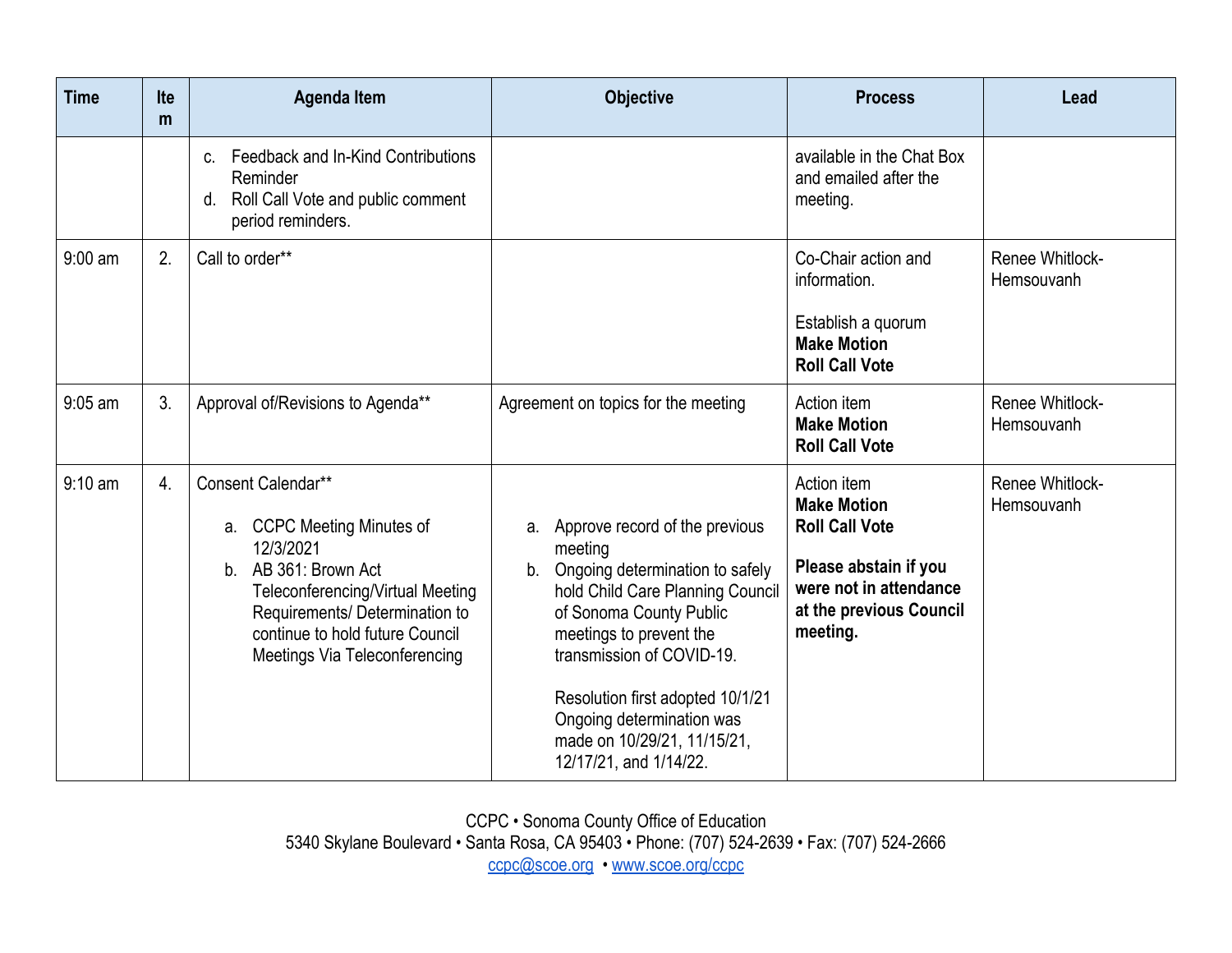Materials related to an item on this agenda submitted to the Council after distribution of the agenda packet are available for public inspection in the CCPC office at 5340 Skylane Blvd, Santa Rosa, CA, during regular business hours. For disability accommodation, please contact us at (707) 524-2639.

| <b>Time</b> | Ite<br>m | Agenda Item                                                                                     | <b>Objective</b>                                                                             | <b>Process</b>                                                                                                                | Lead                                                                                      |
|-------------|----------|-------------------------------------------------------------------------------------------------|----------------------------------------------------------------------------------------------|-------------------------------------------------------------------------------------------------------------------------------|-------------------------------------------------------------------------------------------|
| $9:15$ am   | 5.       | Hot Topic Presentation: Impact of 2017<br>California Wildfires on children with<br>disabilities | Learn more about the impact of 2017<br>California Wildfires on children with<br>disabilities | Presentation / Q&A                                                                                                            | Dr. Vivian Xiang<br>introduces Dr. Elizabeth<br>Ducy                                      |
| $9:50$ am   | 6.       | <b>Child Care Consumers/Child Care</b><br>Providers Input/Member Announcements                  | Include direct perspectives and updates<br>on current issues.                                | <b>Child Care</b><br>Consumers/Providers and<br>CCPC members share<br>information about<br>issues/trends.<br>Group discussion | <b>Child Care Consumers</b><br><b>Child Care Providers</b><br><b>Member Announcements</b> |
| $9:55$ am   | 7.       | <b>Public Announcements</b>                                                                     | Hear input from non-members on any<br>topic.                                                 | Public shares<br>announcements                                                                                                | All                                                                                       |
| 10:05 am    | 8.       | New Member Spotlight                                                                            | Learn more about CCPC Members                                                                | Member shares<br>information about<br>themselves                                                                              | Dr. Vivian Xiang                                                                          |

Approval of The Consent Calendar: The Consent Calendar includes routine financial and administrative actions and are usually approved by a single majority unanimous consent vote. There will be no discussion on these items prior to voting on the motion unless Council Members or the public request specific items be discussed and/or removed from the Consent Calendar.

Public Comment: Public comment may be heard on each agendized item.

Voting Process: 1) Open Discussion. 2) Motion. 3) Second. 4) Chair Restates the Motion. 5) Voting Members Discussion (pros and cons). 6) Voting Members Vote. 7) Chair Announces the Result.

What to do in the event of a Conflict: During open public discussion – disclose the existence of the conflict, explain the nature of the conflict. During member only discussion – 1) abstain from discussion of or attempting to influence the decision; 2) leave the discussion table during consideration of the decision, so that it is obvious you are not participating; 3) abstain from voting; 4) ensure that the disclosure and abstention are reflected in the minutes.

Electronic Communications - SCOE Wi-Fi access: "SCOEopen"; no password required. Members are not to use electronic communications during a meeting to discuss items on the agenda.